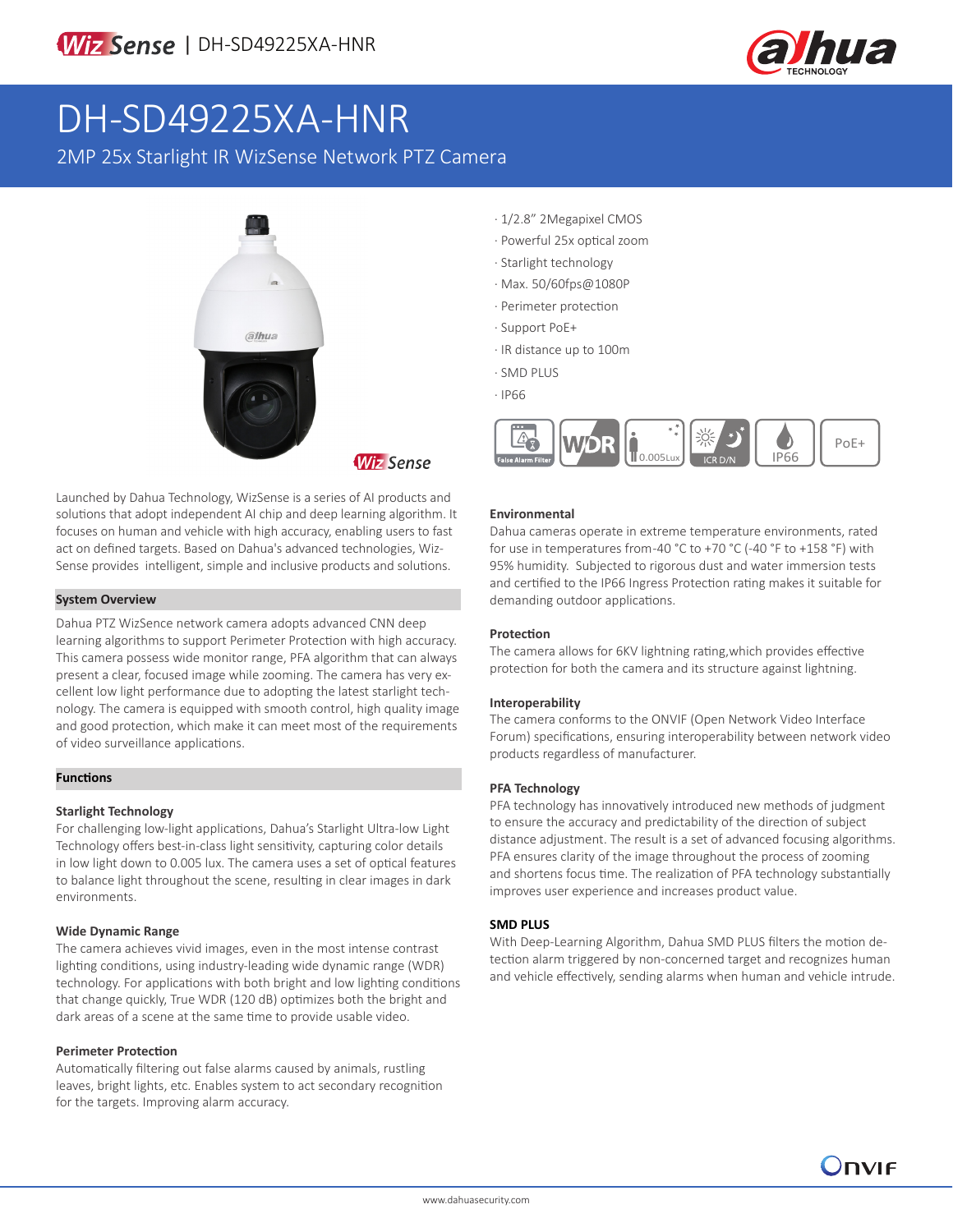# Wiz Sense | DH-SD49225XA-HNR

### **Technical Specification**

### Camera

| Image Sensor                 | 1/2.8" STARVIS™ CMOS                                                   |                                 |                                 |                      |
|------------------------------|------------------------------------------------------------------------|---------------------------------|---------------------------------|----------------------|
| Pixel                        | 2MP                                                                    |                                 |                                 |                      |
| Max. Resolution              | 1920 (H) × 1080 (V)                                                    |                                 |                                 |                      |
| <b>ROM</b>                   | 4GB                                                                    |                                 |                                 |                      |
| <b>RAM</b>                   | 1GB                                                                    |                                 |                                 |                      |
| Electronic Shutter Speed     | $1/1 s - 1/30,000 s$                                                   |                                 |                                 |                      |
| Scanning System              | Progressive                                                            |                                 |                                 |                      |
| Min. Illumination            | Color: 0.005Lux@F1.6<br>B/W: 0.0005Lux@F1.6<br>OLux@F1.6 (IR light on) |                                 |                                 |                      |
| <b>Illumination Distance</b> | 100 m (328.08 ft)                                                      |                                 |                                 |                      |
| Illuminator On/Off Control   | Zoom Prio/Manual/SmartIR                                               |                                 |                                 |                      |
| <b>Illuminator Number</b>    | 6                                                                      |                                 |                                 |                      |
| Lens                         |                                                                        |                                 |                                 |                      |
| Focal Length                 | 4.8 mm-120 mm                                                          |                                 |                                 |                      |
| Max. Aperture                | $F1.6 - F4.4$                                                          |                                 |                                 |                      |
| Field of View                | H: 62.8°-2.6°; V: 33.2°-1.7°; D: 67.3°-3.9°                            |                                 |                                 |                      |
| Optical Zoom                 | 25x                                                                    |                                 |                                 |                      |
| Focus Control                | Auto/Semi-Auto/Manual                                                  |                                 |                                 |                      |
| Close Focus Distance         | $0.1 m - 1.5 m (0.33 ft - 4.92 ft)$                                    |                                 |                                 |                      |
| Iris Control                 | Auto/Manual                                                            |                                 |                                 |                      |
| <b>DORI Distance</b>         | Detect                                                                 | Observe                         | Recognize                       | Identify             |
|                              | 1613 m<br>(5291.99 ft)                                                 | 646 m<br>$(2119.42 \text{ ft})$ | 323 m<br>$(1059.71 \text{ ft})$ | 161 m<br>(528.22 ft) |

PTZ

| Pan/Tilt Range       | Pan: 0°-360° (endless)<br>Tilt: -15°-90° (auto flip 180°) |
|----------------------|-----------------------------------------------------------|
| Manual Control Speed | Pan: 0.1°-200°/s<br>Tilt: 0.1°-120°/s                     |
| Preset Speed         | Pan: 240%<br>Tilt: 200%                                   |
| Presets              | 300                                                       |
| Tour                 | 8 (up to 32 presets per tour)                             |
| Pattern              | 5                                                         |
| Scan                 | 5                                                         |
| Speed Adjustment     | Support                                                   |
| Power-off Memory     | Support                                                   |
| <b>Idle Motion</b>   | Preset/Tour/Pattern/Scanning                              |
| Protocol             | DH-SD<br>Pelco-P/D (auto recognition)                     |

# General Intelligence Event Trigger Motion detection, Video tampering, Scene changing, Network disconnection, IP address conflict, Illegal Access, Storage anomaly IVS Object Abandoned/Missing Artificial Intelligence Perimeter Protection Tripwire and intrusion. Support alarm triggering by target types (human and vehicle). Support filtering false alarms caused by animals, rustling leaves, bright lights, etc. SMD PLUS Support Face Detection Support Smart Capture Support human, motor vehicle and non-motor vehicle image capture. Video Compression H.265+/H.265/H.264+/H.264/MJPEG (sub stream) Streaming Capability 3 streams Resolution 1080P (1920 × 1080); 1.3 M (1280 × 960); 720P (1280 × 720); D1 (704 × 576/704 × 480); CIF (352 × 288/352  $\times$  240) Frame Rate Main stream: 1080P/1.3 M/720P (1–50/60fps) Sub stream 1: D1/CIF (1–25/30fps) Sub stream 2: 1080P/1.3M/720P/D1/CIF (1–25/30fps) Bit Rate Control Variable/Constant Bit Rate H.265/H.264: 3 kbps–20480 kbps Day/Night Auto(ICR)/Color/B/W BLC Support WDR 120 dB HLC Support White Balance Auto/Indoor/Outdoor/Track/Manual/Sodium lamp/ Natural light/Street lamp Gain Control **Auto/Manual** Noise Reduction Ultra DNR (2D/3D) Motion Detection Support Region of Interest (RoI) Support Image Stabilization **Electronic** Defog Electronic Digital Zoom 16x Flip 180° Privacy Masking Up to 24 areas, and up to 8 areas in the same view Audio Compression G.711a; G.711Mu; AAC; G.722.1; G.726; MPEG2-Layer2; G.729 Network Ethernet RJ-45 (10/100Base-T) Protocol IPv4; IPv6; HTTP; HTTPS; SSL; TCP/IP; UDP; UPnP; ICMP; IGMP; SNMPv1/v2c/v3(MIB-2); ARP; RTCP; RTSP; RTP; SMTP; NTP; DHCP; DNS; PPPOE; DDNS; FTP; IP Filter;

QoS; Bonjour; 802.1x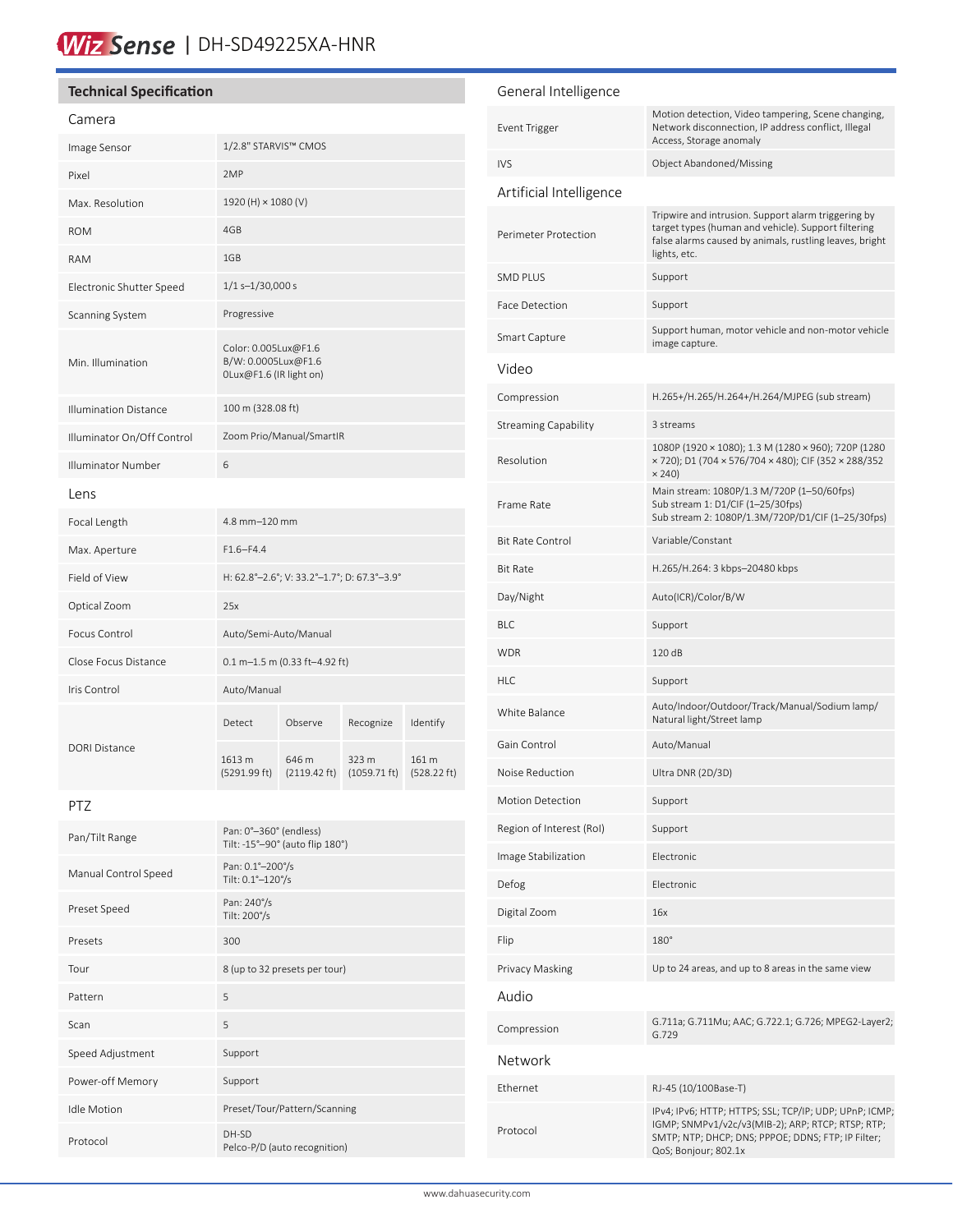# Wiz Sense | DH-SD49225XA-HNR

| Interoperability             | ONVIF Profile S&G&T CGI                                                                                                       |
|------------------------------|-------------------------------------------------------------------------------------------------------------------------------|
| <b>Streaming Method</b>      | Unicast/Multicast                                                                                                             |
| User/Host                    | 19                                                                                                                            |
| Storage                      | NAS; Local PC; Micro SD card (256G)                                                                                           |
| Browser                      | IE7 and newer versions<br>Chrome 45 and newer versions<br>Firefox 52 and earlier versions<br>Safari (no version restrictions) |
| Management Software          | Smart PSS; DSS; DMSS                                                                                                          |
| Mobile Phone                 | IOS/Android                                                                                                                   |
| Certification                |                                                                                                                               |
| Certifications               | CE: EN55032/EN55024/EN50130-4<br>FCC: Part15 subpartB, ANSI C63.4-2014<br>UL: UL62368-1+CAN/CSA C22.2,No. 62368-1             |
| Port                         |                                                                                                                               |
| Audio Input                  | $1\,$                                                                                                                         |
| Audio Output                 | $\mathbf{1}$                                                                                                                  |
| Alarm I/O                    | 2/1                                                                                                                           |
| Power                        |                                                                                                                               |
| Power Supply                 | DC 12V/3A<br>PoE+ (802.3at)                                                                                                   |
| Power Consumption            | 13W<br>22W (IR on)                                                                                                            |
| Environment                  |                                                                                                                               |
| <b>Operating Temperature</b> | -40°C to +70°C (-40°F to +158°F)                                                                                              |
| Operating Humidity           | ≤95%                                                                                                                          |
| Protection                   | IP66; TVS 6000V lightning proof; Surge protection                                                                             |
| Structure                    |                                                                                                                               |
| Dimensions                   | $\Phi$ 160 mm × 295 mm (6.30" × 11.61")                                                                                       |
| Net Weight                   | 3 kg (6.61 lb)                                                                                                                |
| Gross Weight                 | 4.8kg (10.58lb)                                                                                                               |

### **Ordering Information**

| Type                                | Model             | Description                                                    |  |
|-------------------------------------|-------------------|----------------------------------------------------------------|--|
| 2M<br><b>WizSense</b><br>PT7 Camera | DH-SD49225XA-HNR  | 2MP 25x Starlight IR WizSense Network PTZ<br>Camera, WDR, PAL  |  |
|                                     | DH-SD49225XAN-HNR | 2MP 25x Starlight IR WizSense Network PTZ<br>Camera, WDR, NTSC |  |
|                                     | SD49225XA-HNR     | 2MP 25x Starlight IR WizSense Network PTZ<br>Camera, WDR, PAL  |  |
|                                     | SD49225XAN-HNR    | 2MP 25x Starlight IR WizSense Network PTZ<br>Camera, WDR, NTSC |  |

| Accessories | <b>PFB305W</b> | Wall Mount Bracket       |  |
|-------------|----------------|--------------------------|--|
|             | <b>PFA111</b>  | Mount Adapter            |  |
|             | DC12V/3A       | Power Adapter            |  |
|             | <b>PFA140</b>  | Power Box                |  |
|             | PFB300C        | Ceiling Mount Bracket    |  |
|             | <b>PFA120</b>  | Water-proof Junction Box |  |
|             | <b>PFA150</b>  | Pole Mount Bracket       |  |
|             | <b>PFA151</b>  | Corner Mount Bracket     |  |
|             | PFB303S        | Parapet Mount Bracket    |  |

# **Accessories**

### **Included:**



PFB305W Wall Mount Bracket

### **Optional:**



PFA111 Mount Adapter



Power Adapter



PFA140 Power Box





PFA150









PFA151 Corner Mount Bracket

PFB303S Parapet Mount Bracket

Pole Mount Bracket